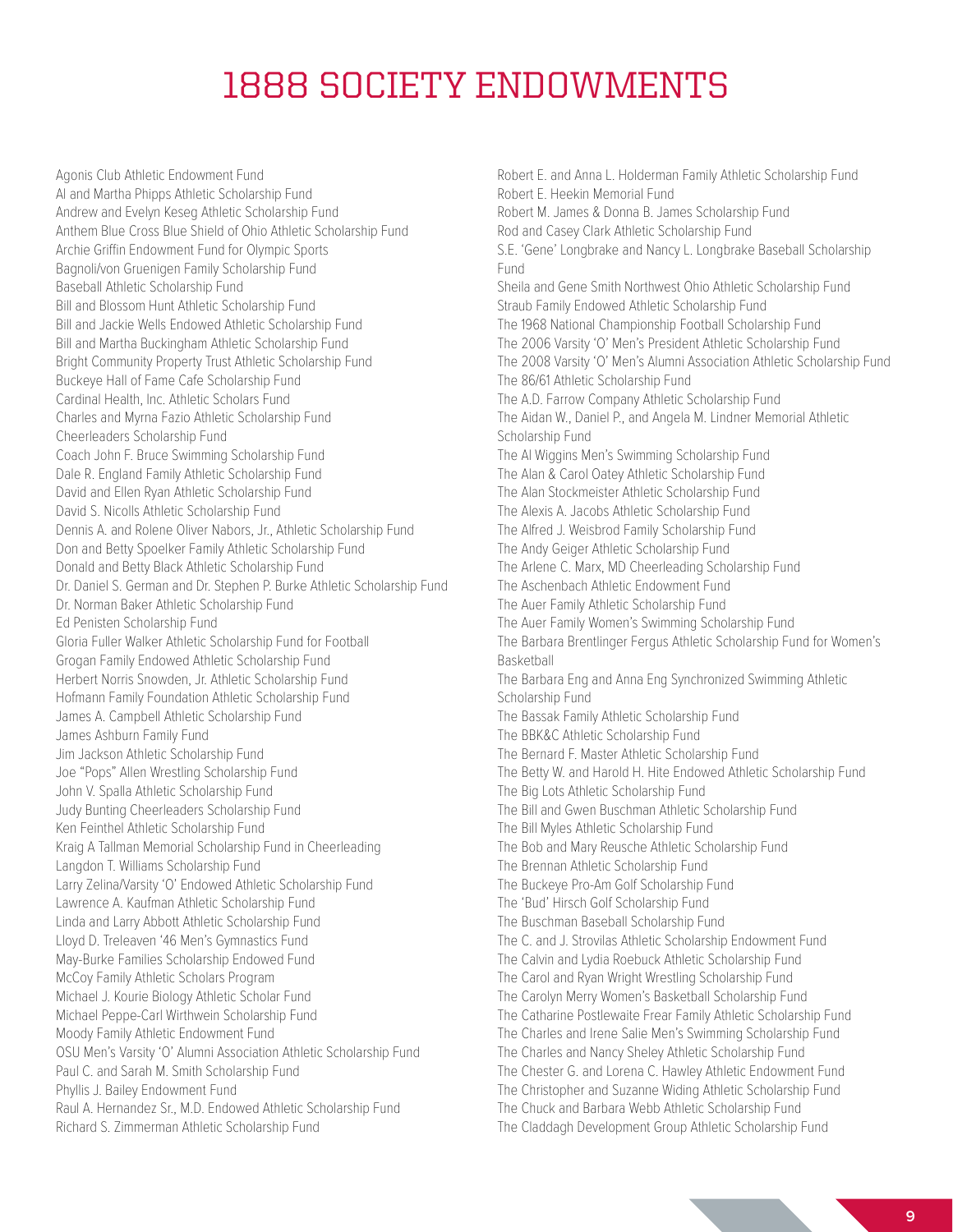## 1888 SOCIETY ENDOWMENTS

The Clarence A. MacDonald Athletic Scholarship The Color World Housepainting, Inc. Athletic Scholarship Fund The Connor Senn Memorial Scholarship Fund The Conrads College Gifts Athletic Scholarship Fund The Craig W. Deep Football Scholarship Fund The Crawford Family Athletic Scholarship Fund The Dan and Cathy Kraft Family Athletic Scholarship Fund The Daniel H. and Louise Ann Lease Swimming Athletic Scholarship Fund The Danny and Elaine Stergiou Athletic Scholarship Fund The David H. Adamkin Athletic Scholarship Fund In Honor of Jim O'Brien The David P. and Melora L. Meyer Athletic Scholarship Fund The Dayton Freight Athletic Scholarship Fund The Deagle Family Scholarship Fund The Dennis A. and Rolene Oliver Nabors, Jr., Scholarship Fund The Dennis Hoobler Athletic Scholarship Fund The Don Butler Football Athletic Scholarship Fund The Donn Family Endowment Fund The Donn, Marilyn and David Alspach Family Scholarship Fund The Doug Baughman Athletic Scholarship Fund The Dr. and Mrs. Donald E. Hertz Merit Tuition Scholarship Fund in Varsity Cheerleading The Dr. Arlene Marx and Dr. Larry Mundy Athletic Scholarship Fund The Dr. Craig W. Anderson Family Basketball Scholarship Fund The Dr. Craig W. Anderson Family Football Scholarship Fund The Dr. Harrison D. and Jeanette L. Fortney Athletic Scholarship Fund The Dr. James R. Karpac Athletic Scholarship Fund The Dr. John R.and Margaret M. Thomas Family Athletic Scholarship Fund The Dr. Kate Riffee Athletic Scholarship Fund for Leadership The Dr. Paul and Bertha Meyer Scholarship Fund The DRT Manufacturing Company Athletic Scholarship Fun The Ed Johnson Family Athletic Scholarship Fund The Ed Potter Family Athletic Scholarship Fund The Edward C. Haaf Scholarship Fund The Eisenberg Family Football Scholarship Endowment Fund The Elizabeth G. Rossetti Cheerleading Scholarship Fund The Elwood W. 'Red' Woodling Family Swimming Scholarship Fund The Erline and Donald Wolfe Athletic Scholarship Fund The Evelyn Walker McDonald Athletic Scholarship Fund The F. P. Group Endowed Fund The Foglietti Family Athletics Scholarship Fund The Fred R. Taylor Scholarship Fund The Fultz Family Athletic Scholarship Fund The Galbreath Family Athletic Scholarship Fund The Gale E. Roshon Family Scholarship Fund The Galloway Family Athletic Scholarship Fund The Garrett Family Athletic Scholarship Fund The Gary and Meri Mann Family Athletic Scholarship Fund The Gary G. Marconi PhD Athletic Scholarship Fund The Gary L. Wilson Athletic Scholarship Fund The Gary Lee and Yvonne Gardner Newhouse Football Athletic Scholarship Fund The George A. Jenkins Scholarship Fund

The George and Cookie Ruff Family Athletic Scholarship Fund The George Booth Family Athletic Scholarship Fund The George H. Lohrman, M.D. Athletic Scholarship Fund The George, Elsa, and Louise Carroll Athletic Scholarship Fund The Gerald Weisberg, DDS, Scholarship Fund The Gerlach Athletic Scholars Fund The Girdwood Family Scholarship Fund The Greer Steel Company Athletic Football Scholarship Fund The Grey Oaks Scholarship Fund The Grimm Family Athletic Scholarship Fund The Harley E. and Marlese N. Rouda Athletic Scholarship Fund The Hauck Family Scholarship Fund The Heinle Family Endowment Fund The Helen and Gregory Jones Endowment in memory of Gordon Jones The Helen C. Freyhof Athletic Scholarship Fund The Helen, Joseph, Lynne and Steve Skilken Athletic Scholarship Fund The Helen, Joseph, Lynne and Steve Skilken Athletic Scholarship Fund for Wrestling The Henderson Family Athletic Scholarship Fund The Herschel T. Meredith Athletic Scholarship Fund The Herschel T. Meredith Women's Athletics Scholarship Fund The Hildreth Foundation Athletic Scholarship Fund The Howard Seeds Family Football Scholarship Fund The Howell Family Scholarship Fund The Huff Family Athletic Scholarship Fund Honoring Coach Jim Tressel The Huff Family Scholarship Fund The Hugh E. Nesbitt Memorial Fund The Improveit! Athletic Scholarship Fund The J. William McKinley Athletic Scholarship Fund The Jack E. and Mary C. Short Athletic Scholarship Fund The Jackson-Fawley Family Athletic Scholarship Fund The Jacquelyn and Dan Lease Swimming Athletic Scholarship Fund The James A. Piccinini Athletic Endowment Fund The James B. and Jean Clift Athletic Scholarship Fund The James E. Wiggins Jr. Family Athletic Scholarship Fund The James F. and Barbara Young Sipp Family Athletic Scholarship Fund The James M. Lachey Athletic Endowment Fund The Jeffrey A. Uhlenhake Athletic Scholarship Fund The Jeffrey G. Gunter Cheerleading Scholarship Fund The Jerry F. Nichols Scholarship Fund The Jess and Kelley Demaria Athletic Scholarship Fund The Jessica C. Beck Memorial Scholarship Fund The Jim and Ellen Tressel Athletic Scholarship Fund The Jim and Karen Davidson Family Athletic Scholarship Fund The Jim and Nancy Wasserstrom Family Athletic Scholarship Fund The Jim and Suzanne McNulty Athletic Scholarship Fund The Jim Remington Athletic Scholarship Fund The Joe and Marlene Berwanger and Ed and Mary Jane Overmyer Athletic Scholarship Fund The John and Carol Russell Athletic Scholarship Fund The John and Kathy Warner Athletic Scholarship Fund The John and Mary Alford Memorial Fund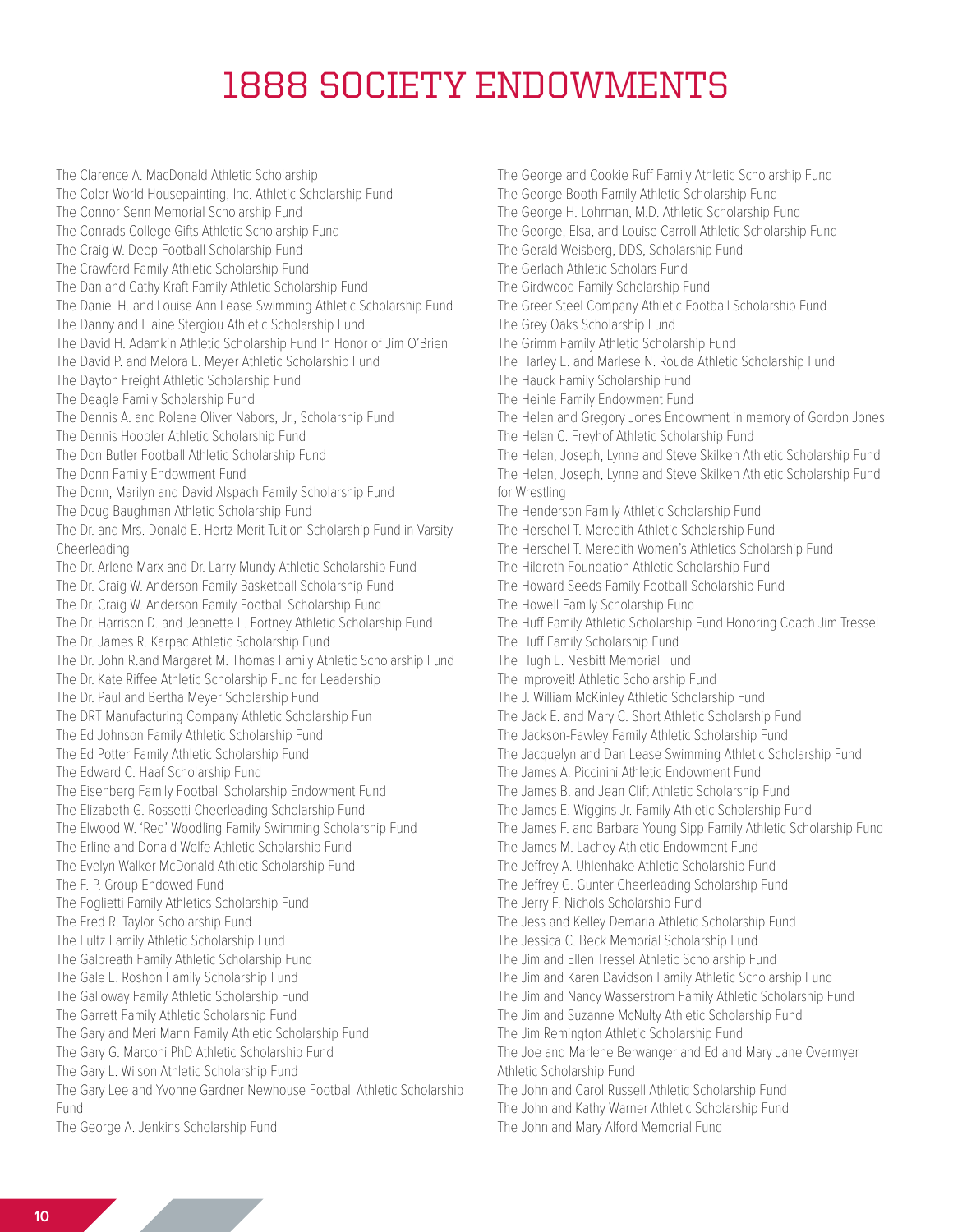The John Cook Golf Scholarship Endowment Fund The John H. Higgins Memorial Athletic Scholarship Fund The John M. Shepherd Athletic Scholarship Fund The Johnson Family Athletic Scholarship Fund The Joseph M. and Marlene Y. Berwanger Men's Lacrosse Scholarship Fund

The Joyce and Bill Hague Athletic Scholarship Fund The Judy and Dean Reinhard Wrestling Scholarship The Kathy L. Seeds Memorial Football Scholarship Fund The Keith and Brenda Carpenter Athletics Scholarship Fund The Ken Jameson Memorial Cheerleading Scholarship Fund The Ken Sander Family Athletic Scholarship Fund The Kenneth and Robin Carpenter Athletics Scholarship Fund The Kevin and Connie Walsh Athletic Scholarship Fund The Kourie Family Athletic Scholarship Fund Honoring Ryan Shockley The L. Charles Nicklaus Golf Scholarship Fund The Lambert Family Athletic Scholarship The Langdale Athletic Scholarship Fund The Larry and Linda Waller Athletic Scholarship Fund The Lauterjung Family Athletic Scholarship Fund The Leathery Family Athletic Scholarship Fund The Lee S. Eagle Athletic Scholarship Fund The Lohrman Family Wrestling Athletic Scholarship Fund The Lou and Jim Petropoulos Athletic Scholarship Fund The Lynn and Eileen 'Mert' Theis Athletic Scholarship Fund The Majidzadeh Family Scholarship The Mark and Kelly Murray Athletic Scholarship Fund The Martin T. Kandy Football Scholarship Fund The Marvin L. Schrager Family Athletic Scholarship Fund The McCurdy Family Endowed Scholarship for Business The Michael and Arlene Winfield Family Athletic Scholarship Fund The Michael and Michele Moran Family Scholarship Fund The Michael J. Tomczak Athletic Endowment Fund The Michael P. Cochran Memorial Scholarship Fund The Michael R. Breschi Memorial Lacrosse Scholarship Fund The Mike and Diane Zieg Athletic Scholarship Fund for Men's Lacrosse The Mike Sexton Athletic Scholarship Fund The Moe and Peggy Modecki Athletic Endowed Scholarship Fund The Moose Machinsky Football Athletic Scholarship Fund The Morris Skilken Memorial Scholarship Fund The Nancy L. and James L. Fisher Football Athletic Scholarship Fund The Ohio State University 'Brutus Buckeye' Scholarship Fund The Ohio State University Cheerleader Alumni Society Scholarship Fund The Ohler Family Athletic Scholarship Fund The Overly Fedorchak Scholarship Support Fund for Field Hockey The Paul E. Bryant Athletic Scholarship Fund The Pfeifer Family Softball Scholarship Fund The R & L Athletic Scholarship Fund The Randall S. Yessenow, M.D. Athletic Scholarship Fund in Memory of Gayle Yessenow The Raul A. Hernandez, Jr., M.D., Athletic Scholarship Fund The Ricart Athletic Scholarship Fund

The Richard Furry Basketball Scholarship Fund The Richard K. Selvage Athletic Scholarship Fund The Richard L. and Altony A. Delaney Scholarship Fund The Richard M. Mora Athletic Scholarship Fund in Honor of the 1962 NCAA Swimming Championship Team The Richard O. Hecker Football Scholarship Fund The Rick and Lori Schumacher Family Athletic Scholarship Fund The Robert A. Liebert Family Scholarship Fund The Robert and Nancy Dix Athletic Endowment Fund The Robert B. Horton Athletic Scholarship Fund The Robert Godfrey Arend Family Athletic Scholarship Fund The Robert Godfrey Arend Family Football Scholarship Fund The Robert S. Hoag Golf Scholarship Fund The Ronald D. and Deborah F. Brooks Basketball Scholarship Fund The Ronald D. Brooks Athletic Scholarship Fund The Ronald S. Erkis Family Athletic Scholarship Fund The Rudolph Family Fund The Russ Hellickson Wrestling Scholarship Fund The Ruth and Leroy Bradford Fund The Samuel B. and Shelia S. Davis Athletic Scholarship Fund The Samuel B. McCulloch Memorial Fund The Sandy and Sue Schwartz Family Cheerleading Scholarship Fund The Schlonsky Family Athletic Scholarship Fund The Schumaker Trott Endowed Scholarship Fund The Scott C. Stallkamp Family Endowment The Scott Schiff Family Athletic Scholarship Fund The Shaffer Family Athletic Scholarship Fund The Shawn and Christian Moran Scholarship Fund The Shawn Springs Majority of One Scholarship Fund The Shealy Family Athletic Scholarship Fund The Sigmund & Rita Munster and Family Athletic Endowment Fund The Sims Family Athletic Scholarship Fund The Smith Family Endowment Fund 1 The Sneed Foundation Football Scholarship Fund The Stephen and Susan Kirschner Family Athletic Scholarship Fund The Stephen D. Milligan Family Scholarship Fund The Steven G. Wedge Cheerleading Scholarship Fund The Steven Tovar Family Athletic Scholarship Fund The Sue and Tim Murphy Family Athletic Scholarship Fund The Suzanne and Rodney Rupp Scholarship Endowment Fund The Suzanne G. Meredith Memorial Athletic Scholarship Fund The Telich Family Scholarship Fund The Thomas E. and Patricia A. Robinson Athletic Scholarship Fund The Thomas W. Shulman Tennis Athletic Scholarship Fund The Tom W. Davis Athletic Scholarship Fund The Tom W. Davis Cheerleading Athletic Scholarship Fund The Tom W. Davis Men's Soccer Scholarship Fund The Tom W. Davis Men's Tennis Scholarship Fund The Tom W. Davis Men's Basketball Scholarship Fund The Tom W. Davis Men's Gymnastics Scholarship Fund The Tom W. Davis Men's Ice Hockey Scholarship Fund The Tom W. Davis Men's Swimming and Diving Scholarship Fund